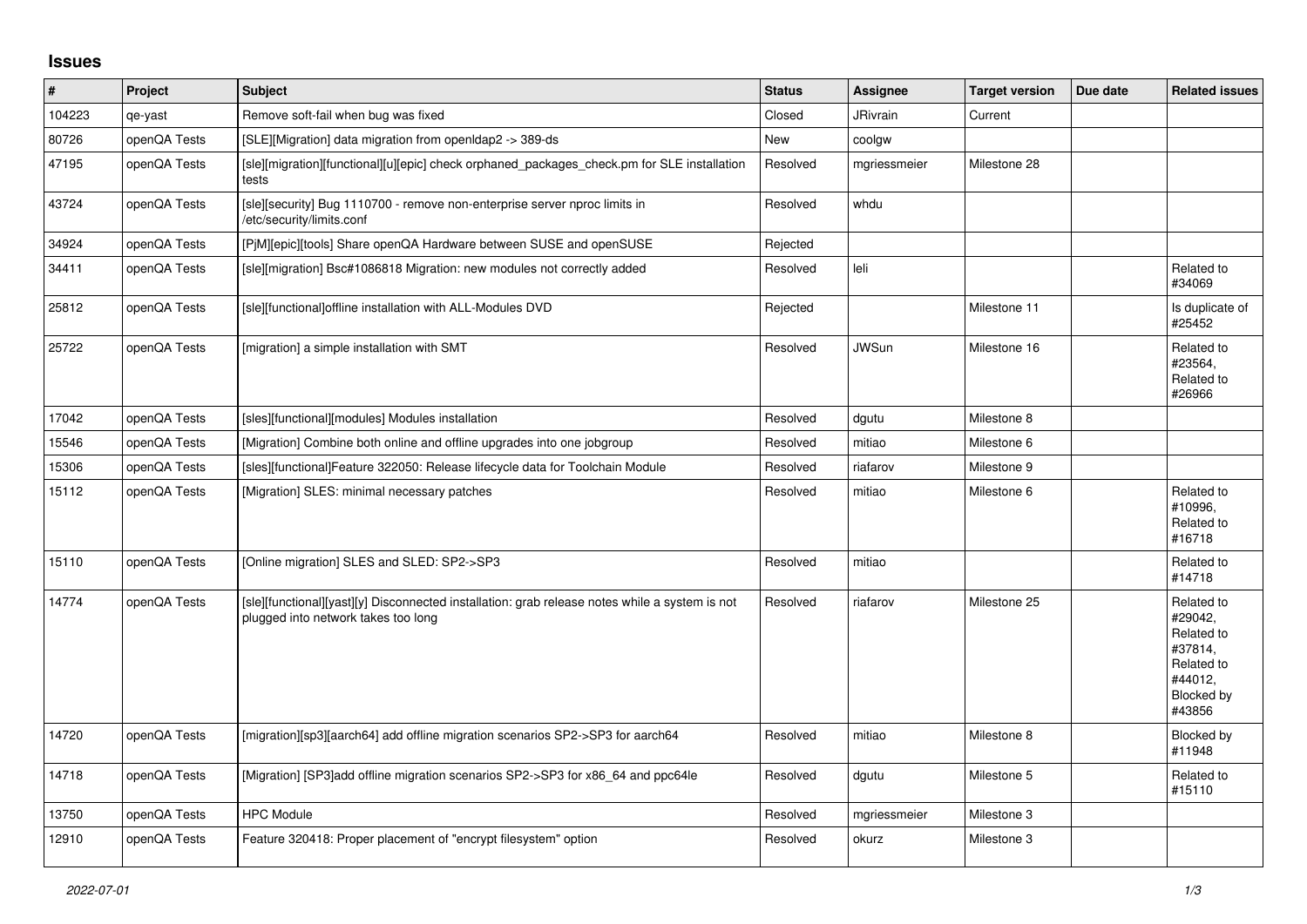| $\vert$ # | <b>Project</b> | <b>Subject</b>                                                                                                                                                                                                                       | <b>Status</b> | <b>Assignee</b> | <b>Target version</b> | Due date | <b>Related issues</b> |
|-----------|----------------|--------------------------------------------------------------------------------------------------------------------------------------------------------------------------------------------------------------------------------------|---------------|-----------------|-----------------------|----------|-----------------------|
| 12908     | openQA Tests   | Feature 318875 and 320919: Add Saltstack to the Advanced Systems Management Module                                                                                                                                                   | Resolved      |                 |                       |          |                       |
| 11804     | openQA Tests   | Feature 320678: GCC 4.8 on SDK for AArch64                                                                                                                                                                                           | Resolved      | okurz           | Milestone 3           |          |                       |
| 11800     | openQA Tests   | Feature 320292: ALPN support for openssl                                                                                                                                                                                             | Resolved      | michalnowak     | Milestone 3           |          |                       |
| 11798     | openQA Tests   | Feature 319981: ACPI Support for AArch64                                                                                                                                                                                             | Resolved      | mkravec         |                       |          |                       |
| 11794     | openQA Tests   | Feature 319335: VNC: Secondary viewonly password                                                                                                                                                                                     | Resolved      | mkravec         |                       |          |                       |
| 11792     | openQA Tests   | Feature 313516: implement image based snapshotting for btrfs analog to zfs send/receive                                                                                                                                              | Resolved      | mkravec         |                       |          |                       |
| 11708     | openQA Tests   | Add-on installation: review zypper Ir testcase                                                                                                                                                                                       | Resolved      | michalnowak     | Milestone 3           |          | Related to<br>#11460  |
| 11572     | openQA Tests   | Toolchain Module on aarch 64                                                                                                                                                                                                         | Resolved      | okurz           |                       |          |                       |
| 11564     | openQA Tests   | s390x: add SSH+GUI as frontend to the Installation process                                                                                                                                                                           | Resolved      | mgriessmeier    | Milestone 3           |          | Related to<br>#7614   |
| 11562     | openQA Tests   | s390x: local disk, add a second disk                                                                                                                                                                                                 | Rejected      | mgriessmeier    | Milestone 3           |          |                       |
| 11510     | openQA Tests   | SLE HA - add system role                                                                                                                                                                                                             | Closed        |                 | Milestone 3           |          |                       |
| 11462     | openQA Tests   | Feature 320597 and 320699: Introduce 'zypper lifecycle' to provide information about life<br>cycle of individual products and packages and Do not communicate End of Support dates,<br>that change later to a previous point in time | Resolved      | okurz           | Milestone 3           |          |                       |
| 11460     | openQA Tests   | Feature 320494: Disable installation source after installation if we register system                                                                                                                                                 | Resolved      | michalnowak     | Milestone 3           |          | Related to<br>#11708  |
| 11458     | openQA Tests   | Feature 319716: Automatic Update of YaST at beginning of the installation                                                                                                                                                            | Resolved      | okurz           | Milestone 3           |          |                       |
| 11456     | openQA Tests   | Feature 319639: Set hostname in Installer properly                                                                                                                                                                                   | Resolved      | michalnowak     | Milestone 3           |          |                       |
| 11454     | openQA Tests   | Feature 319624: YaST - Existing SSH Host Keys Dialog                                                                                                                                                                                 | Resolved      | dzedro          | Milestone 3           |          |                       |
| 11452     | openQA Tests   | Feature 318945: AutoYaST EULA display                                                                                                                                                                                                | Resolved      | mkravec         | Milestone 3           |          |                       |
| 11450     | openQA Tests   | Feature 318787: YaST logic on Network Restart while no confg changes were made                                                                                                                                                       | Resolved      | dzedro          | Milestone 3           |          |                       |
| 11448     | openQA Tests   | Feature 318405: implement bash autocompletion for btrfs commands                                                                                                                                                                     | Resolved      | mkravec         | Milestone 3           |          |                       |
| 11446     | openQA Tests   | Feature 318144: Btrfs quota group improvements                                                                                                                                                                                       | Resolved      | mkravec         | Milestone 3           |          | Copied to<br>#13974   |
| 11444     | openQA Tests   | Feature 318101: Show user defined comments in grub2 menu for snapshots                                                                                                                                                               | Closed        | dgutu           | Milestone 3           |          |                       |
| 11442     | openQA Tests   | Feature 317970: Remove creation of autoyast profile during installation                                                                                                                                                              | Resolved      | mkravec         | Milestone 3           |          |                       |
| 11440     | openQA Tests   | Feature 317897: [BETA 1] Provide minimal possible size of a btrfs filesystem for resizing                                                                                                                                            | Resolved      | mkravec         | Milestone 3           |          |                       |
| 11436     | openQA Tests   | Feature 317701: Additional bootloader testing: Do not use perl-bootloader in<br>vast2-bootloader                                                                                                                                     | Resolved      | okurz           | Milestone 3           |          |                       |
| 11432     | openQA Tests   | Feature 312751: snapper: cleanup rules based on free space and/or fill-level                                                                                                                                                         | Resolved      | dgutu           | Milestone 3           |          | Related to<br>#15036  |
| 11332     | openQA Tests   | Install SMT pattern on SLES 12 SP1 then migrate from SP1 to SP2                                                                                                                                                                      | Resolved      | dzedro          | Milestone 3           |          |                       |